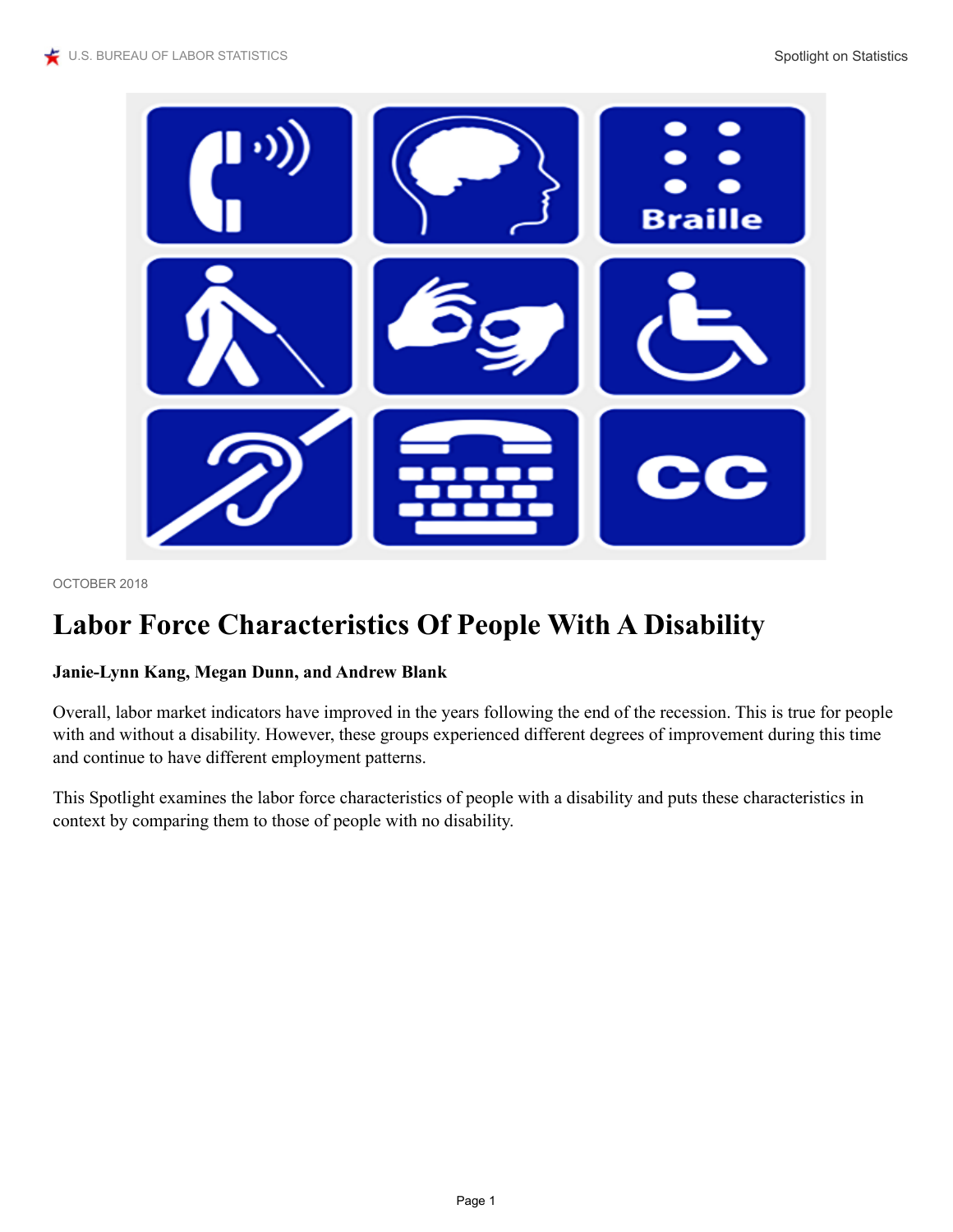### **Labor market continues to improve for people with and without a disability**

Major labor market indicators show that the employment situation for people with a disability continues to improve as the expansion endures. Since the CPS began collecting disability data in June 2008, the unemployment rate—the percentage of the labor force that is unemployed—for people with a disability declined from a high of 15.0 percent in 2011 to a low of 9.2 percent in 2017.

Although the labor force participation rate (the percentage of the population who are working or looking for work) and employment-population ratio (the percentage of the population who are employed) for people with a disability have trended up in recent years, these metrics were still below their 2009 levels in 2017.

People without a disability have had a much lower unemployment rate, and substantially higher labor force participation rate and employment-population ratio, than people with a disability.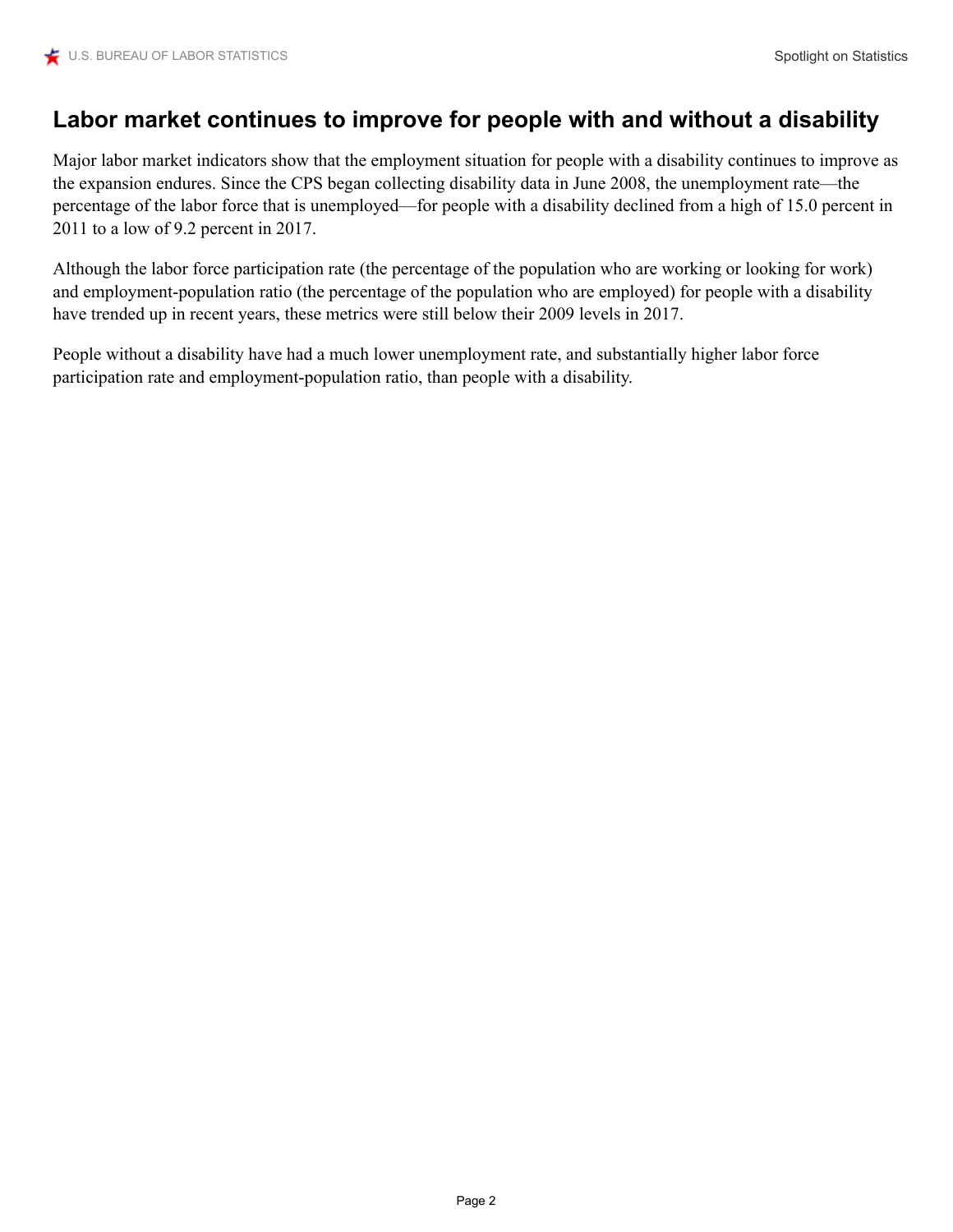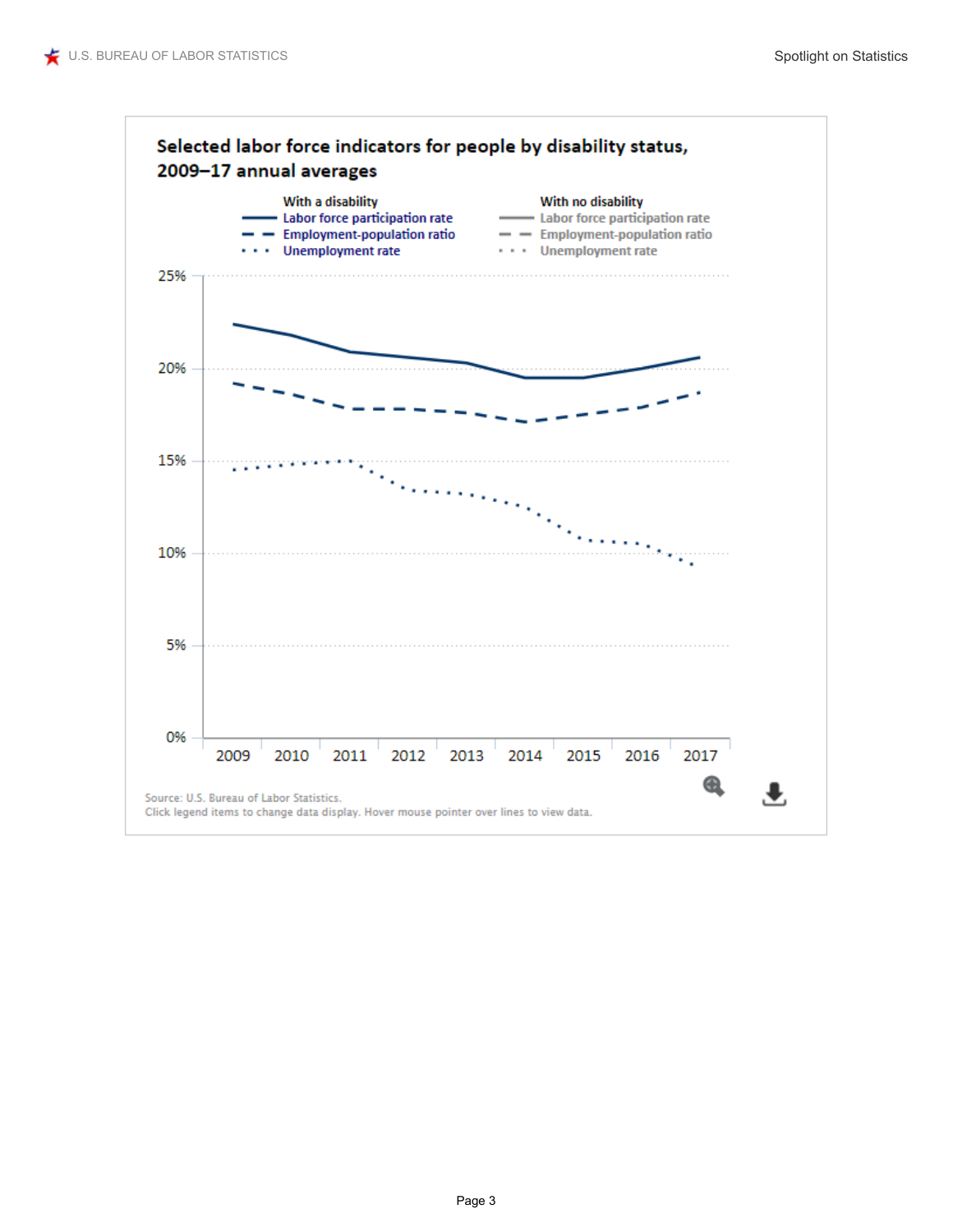### **Older people are more likely to have a disability**

The prevalence of disability increases with age. About 3 out of every 10 people age 65 and older, and about 15 percent of people ages 55 to 64, had a disability in 2017. Disability is much less common for people younger than age 55—about 6 percent of people ages 16 to 54 had a disability.

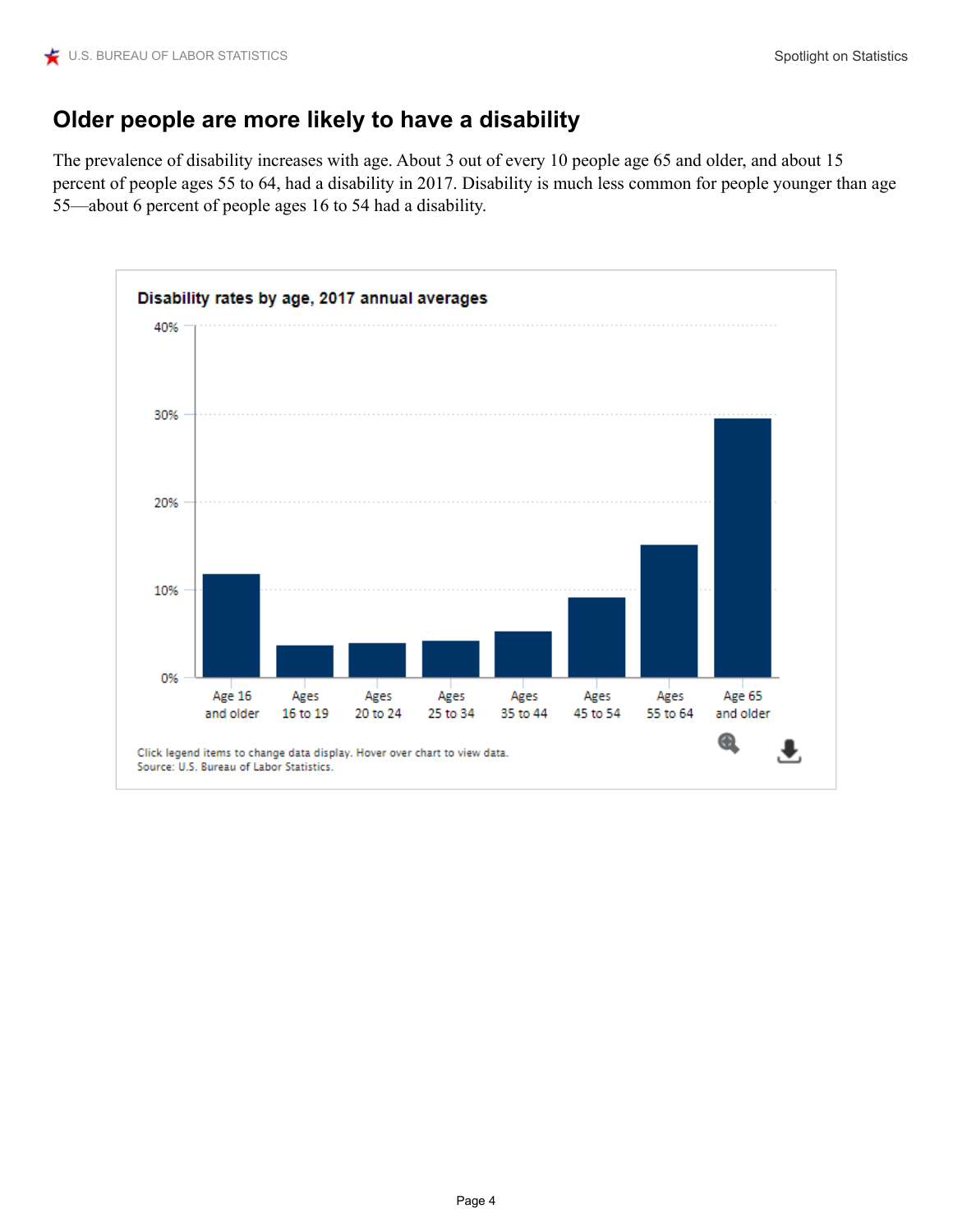### **About one-half of people with a disability are age 65 and older**

Reflecting the increased prevalence of disability with age, people with a disability tend to be older than people with no disability. Nearly half of all people with a disability were age 65 and older in 2017, three times larger than the share of those with no disability.

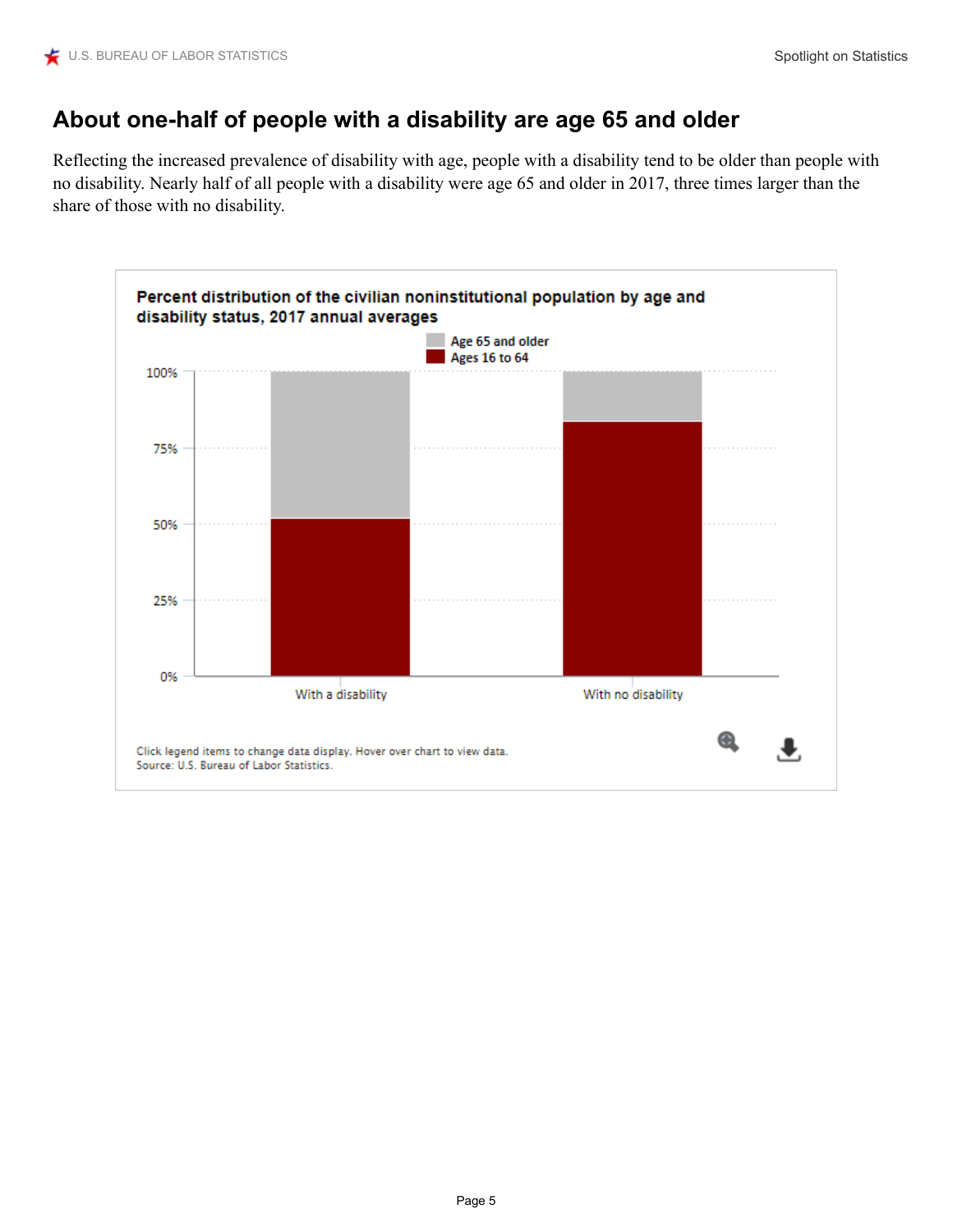## **About 80 percent of people with a disability are not in the labor force**

In 2017, about 8 out of 10 people with a disability were not in the labor force (people who are neither working nor looking for work). In contrast, about 3 out of 10 people without a disability did not participate in the labor force.

Many of those with a disability are age 65 and older; older people are, in general, less likely to participate in the labor force than people in younger age groups.

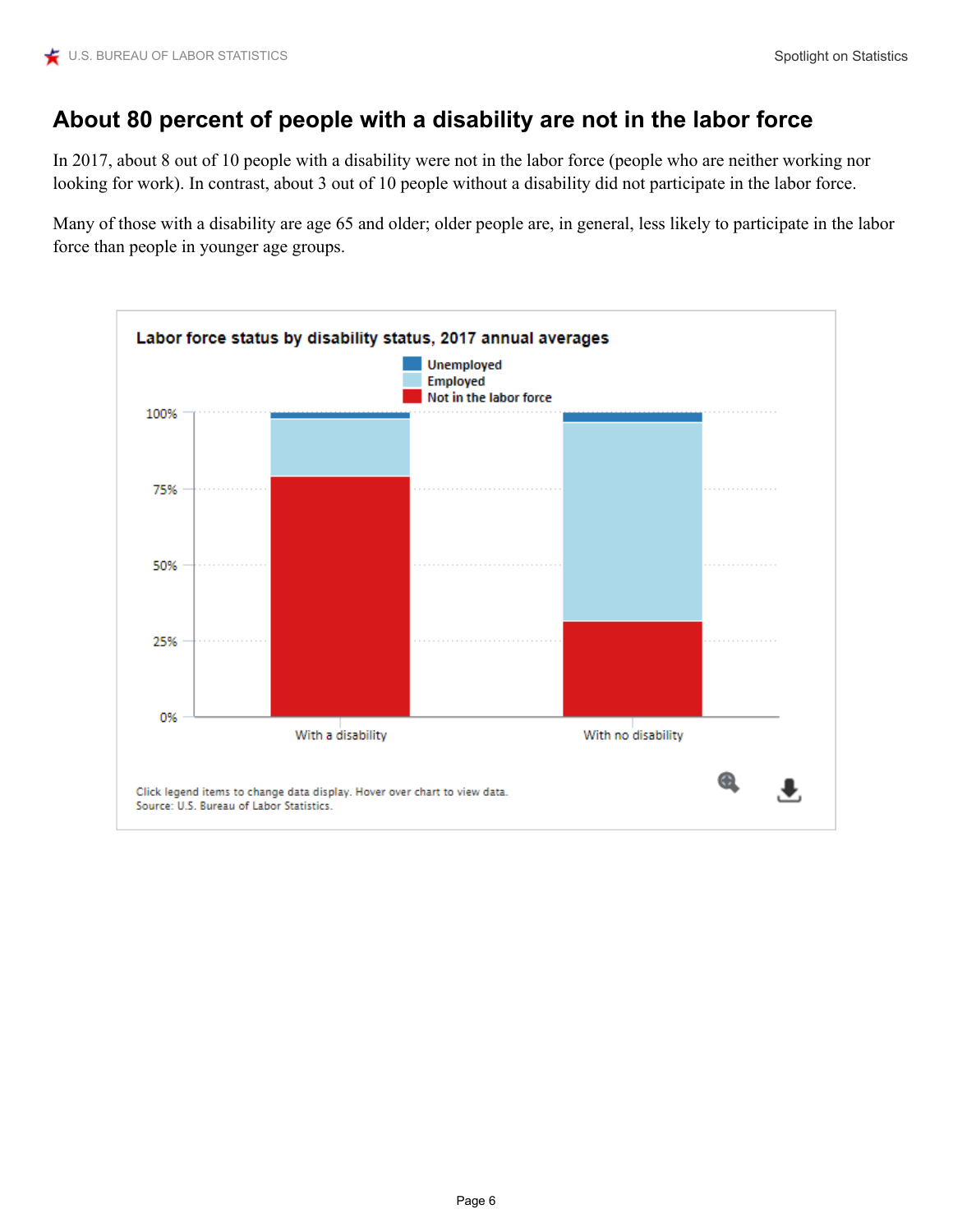### **Labor force participation rate is much lower for people with a disability**

People with a disability are much less likely to participate in the labor force than people with no disability. In 2017, 20.6 percent of people with a disability participated in the labor force, compared with more than two-thirds of those with no disability.

Although older people in general are less likely to participate in the labor force, even among younger people, those with a disability have markedly lower rates of participation than people with no disability. In 2017, people without a disability ages 16 to 64 were more than twice as likely to participate in the labor force as people with a disability in the same age group, 76.7 percent versus 32.6 percent. Among people age 65 and older, people without a disability were about three times more likely to participate in the labor force than people with a disability, 24.2 percent versus 7.7 percent.

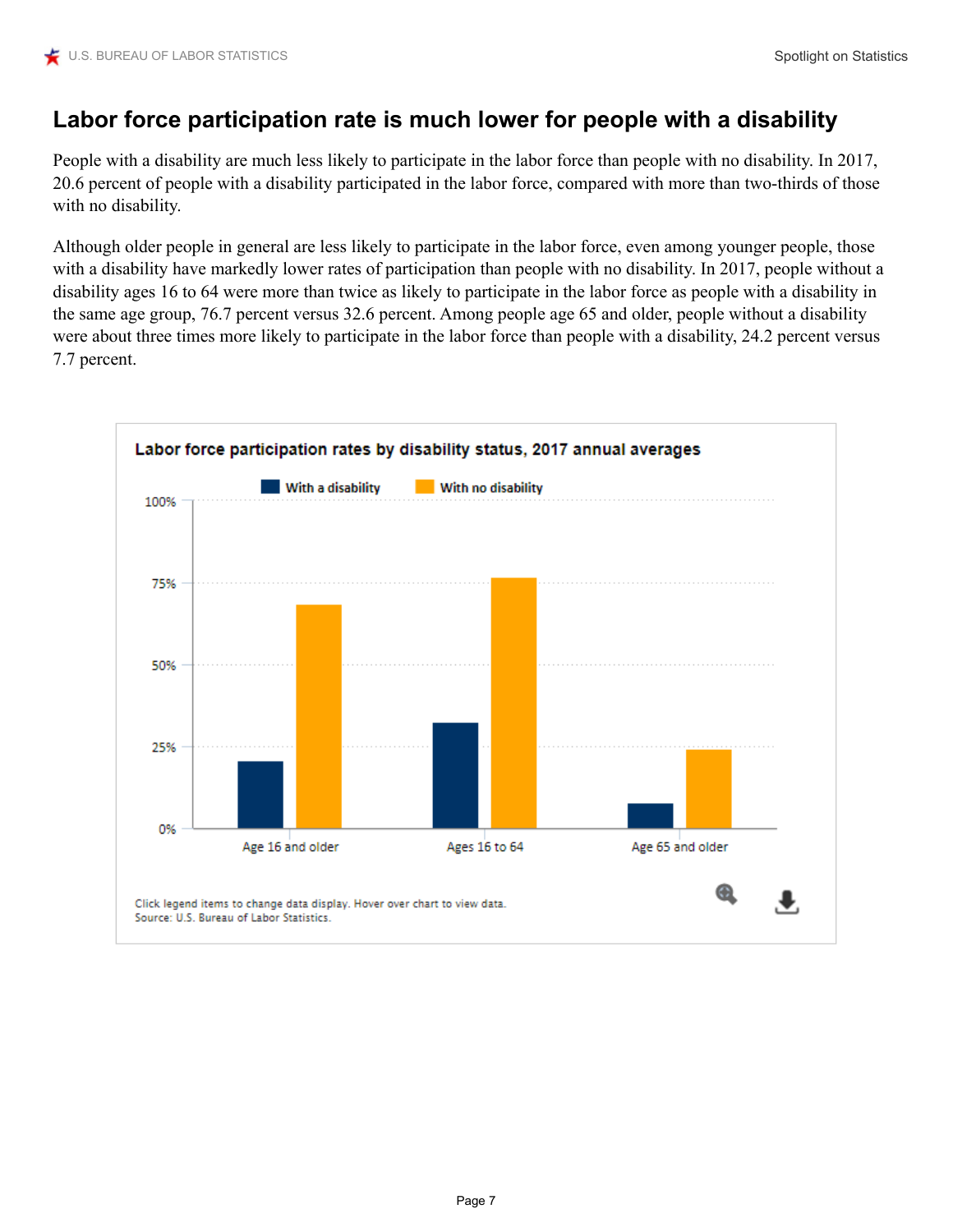#### **Employment-population ratio for people with a disability is lower than for people with no disability**

In 2017, workers with a disability were three times less likely to be employed than workers with no disability, 18.7 percent versus 65.7 percent. The lower ratio among people with a disability reflects, in part, the older age profile of people with a disability; older people, regardless of disability status, are less likely to be employed.

For all age groups, the employment-population ratios are much lower for people with a disability

compared with people with no disability. The employment-population ratio for people with a disability ages 16 to 64 was 29.3 percent in 2017, while the rate for people without a disability ages 16 to 64 was more than twice as high, at 73.5 percent. Among people age 65 and older, the ratio was lower for those with a disability than for those without a disability, 7.3 percent versus 23.4 percent.

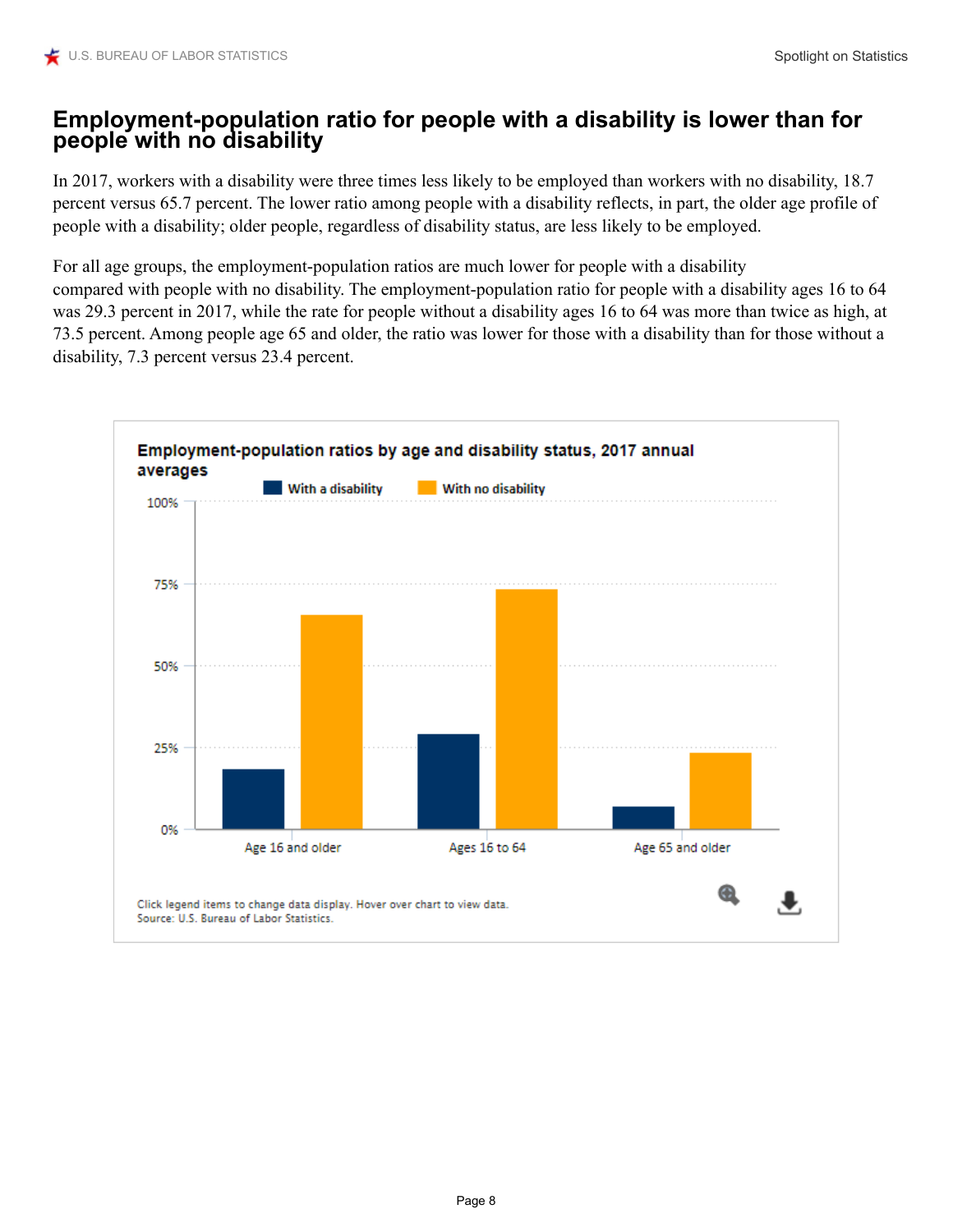### **Regardless of race or ethnicity, workers with a disability are less likely to be employed**

Across all major race and ethnicity groups, people with a disability are much less likely to be employed than people without a disability. The prevalence of disability continued to be higher for Whites and Blacks than for Asians and Hispanics in 2017. However, regardless of disability status, Whites and Hispanics were somewhat more likely to be employed than were Blacks and Asians.

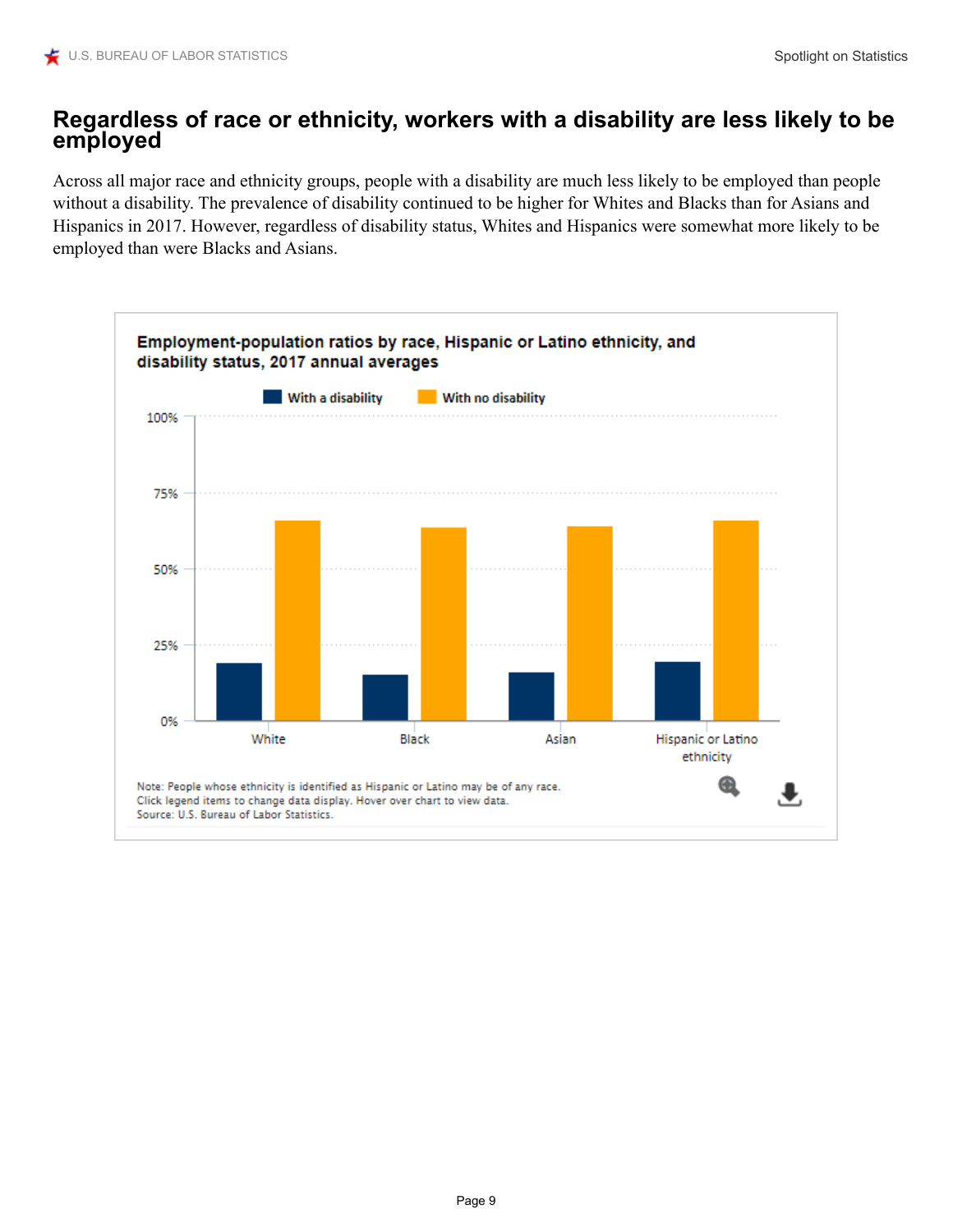### **Regardless of disability status, those with a bachelor's degree are more likely to be employed**

Among people with and without a disability, those who had completed higher levels of education were more likely to be employed than those with less education. However, people with a disability who had attained at least a bachelor's degree were still about three times less likely to be employed in 2017 than those with no disability. Across all levels of education, people with a disability are much less likely to be employed than people with no disability.

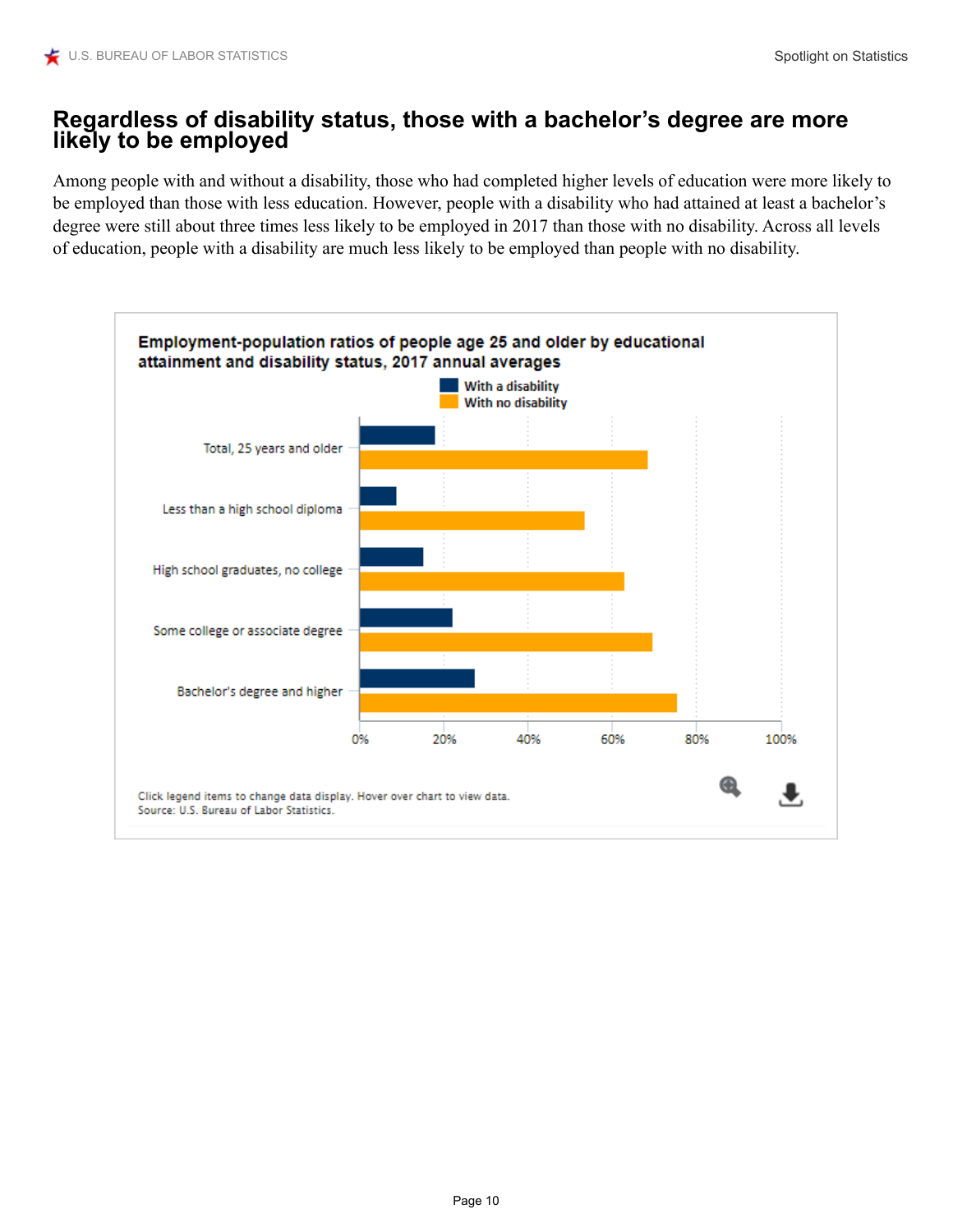#### **Workers with a disability are more concentrated in service occupations than those with no disability**

In 2017, 20.2 percent of people with a disability worked in service occupations, compared with 17.3 percent of people without a disability. Workers with a disability were also more likely to work in production, transportation, and material moving occupations than those without a disability (14.1 percent versus 11.6 percent). People with a disability were less likely to work in professional and related occupations than those without a disability (19.4 percent, compared with 23.3 percent). These occupational employment patterns have changed little since data became available in 2009.

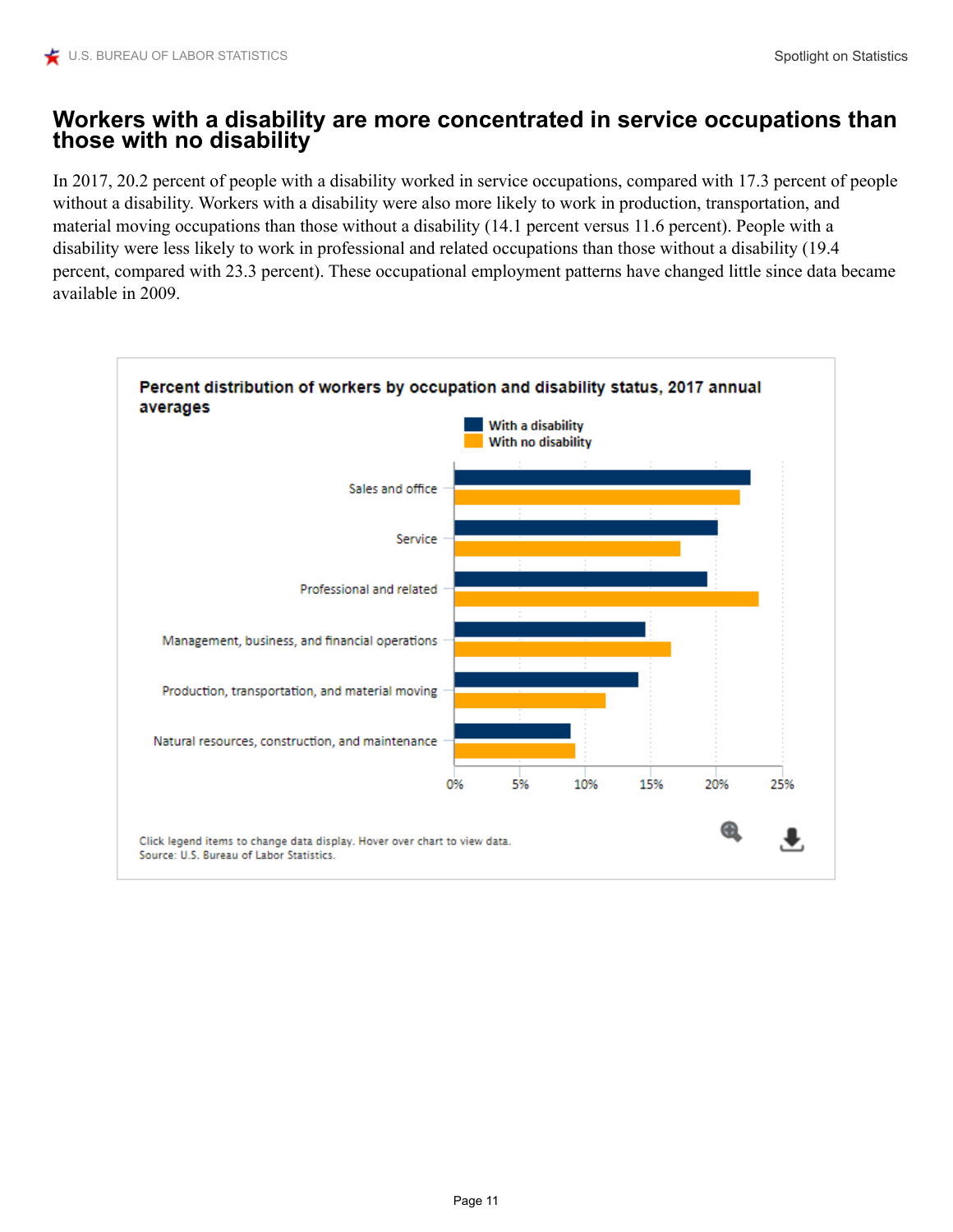## **People with a disability are more likely to be self-employed**

Employed workers with a disability are more likely to be self-employed than those with no disability. In 2017, 10.6 percent of people with a disability were self-employed, compared with 6.0 percent of people without a disability. (Self-employed here refers only to the self-employed whose businesses are unincorporated; the self-employed with incorporated businesses are included among wage and salary workers.) People with a disability were also more likely to work in government than workers without a disability in 2017—14.4 percent, compared with 13.6 percent. Conversely, a smaller share of workers with a disability were private wage and salary workers than were those with no disability (74.9 percent versus 80.3 percent).

The higher self-employment rate among people with a disability may reflect their older age profile—recall that workers with a disability are more likely to be age 65 and older. Older people have relatively high self-employment rates. In 2017, while 6.2 percent of all workers were self-employed, 16.2 percent of workers age 65 and older were self-employed.

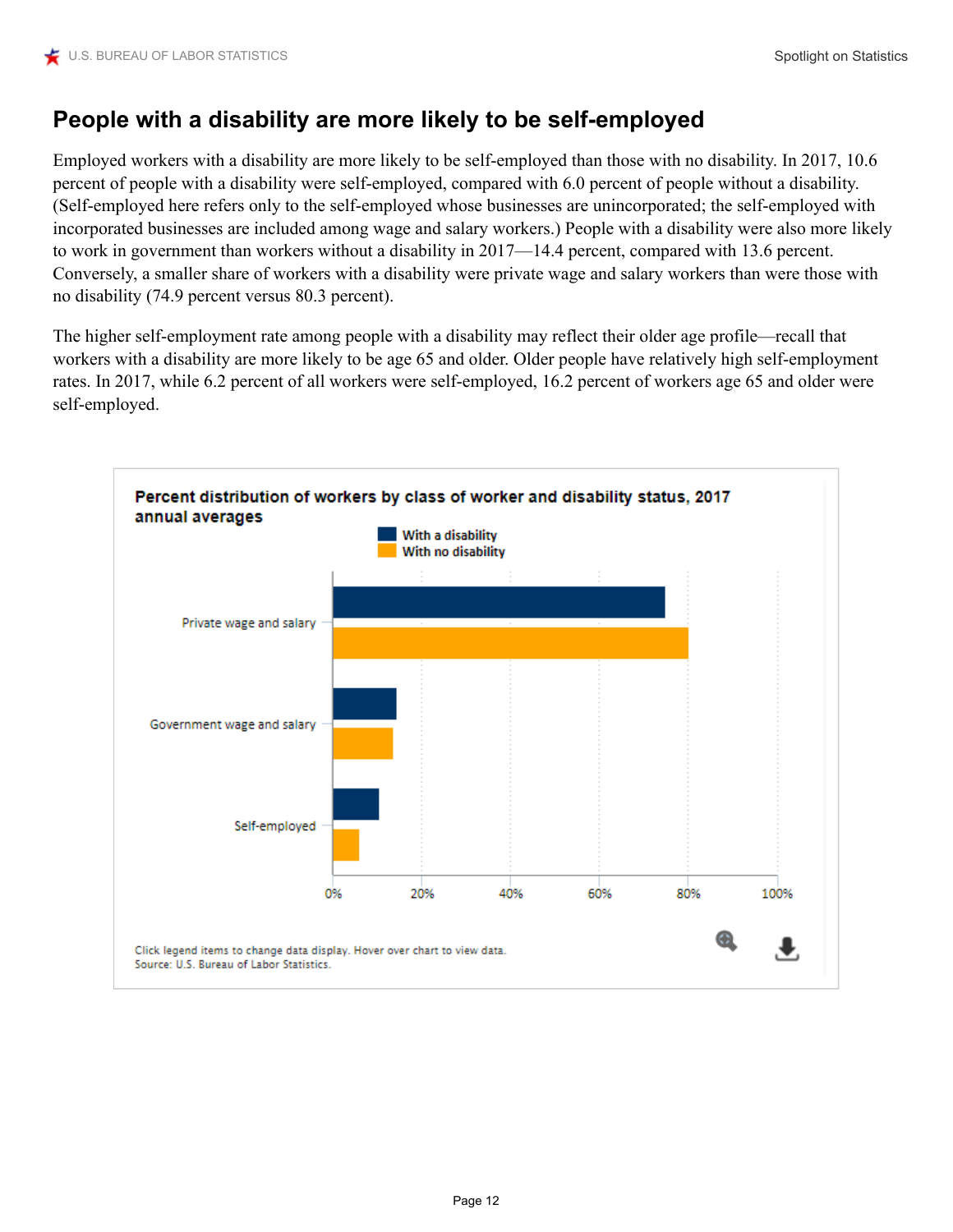#### **People with a disability are more likely to work part time than people with no disability**

In 2017, about one-third of workers with a disability usually worked part time, compared with less than one-fifth of those without a disability. This pattern has persisted since 2009.

In general, regardless of disability status, older workers are more likely to work part time (that is, work less than 35 hours per week) than younger workers. Among workers with a disability, half of those who were age 65 and older worked part time in 2017, compared with nearly 3 in 10 who were ages 16 to 64. Among workers with no disability, 38 percent of those age 65 and older worked part time, compared with 16 percent of those who were ages 16 to 64.

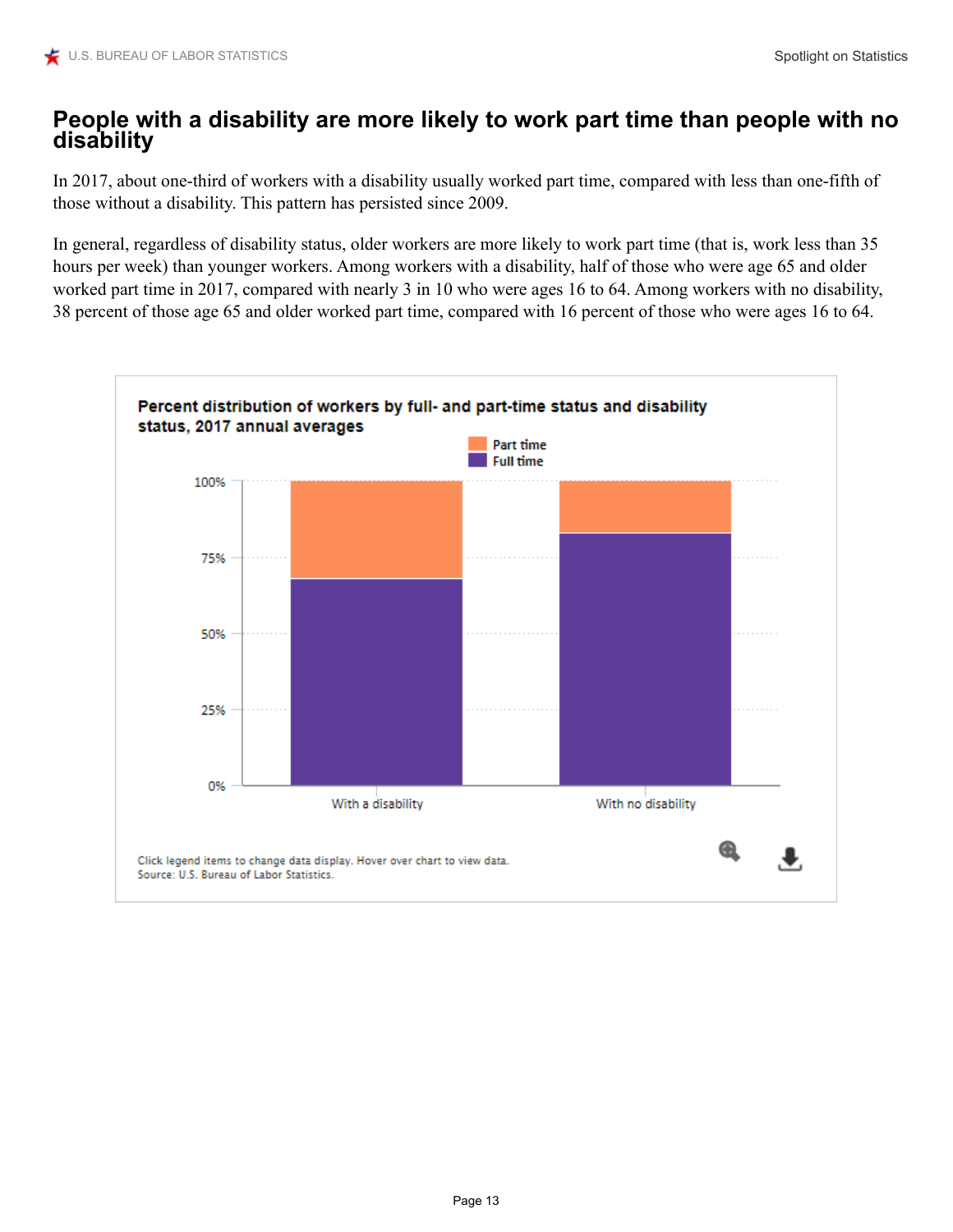### **Workers with a disability slightly more likely to work part time involuntarily**

People who work part time for economic reasons are often referred to as involuntary part-time workers. Involuntary part-time workers want to work full time but work less than 35 hours per week because their hours were reduced due to slack business conditions or they could not find a full-time job.

In 2017, 5 percent of workers with a disability worked part time involuntarily, compared with about 3 percent of those with no disability. While these percentages decreased for both groups during the economic expansion, workers with a disability continue to work part time for economic reasons at slightly higher rates than workers with no disability.

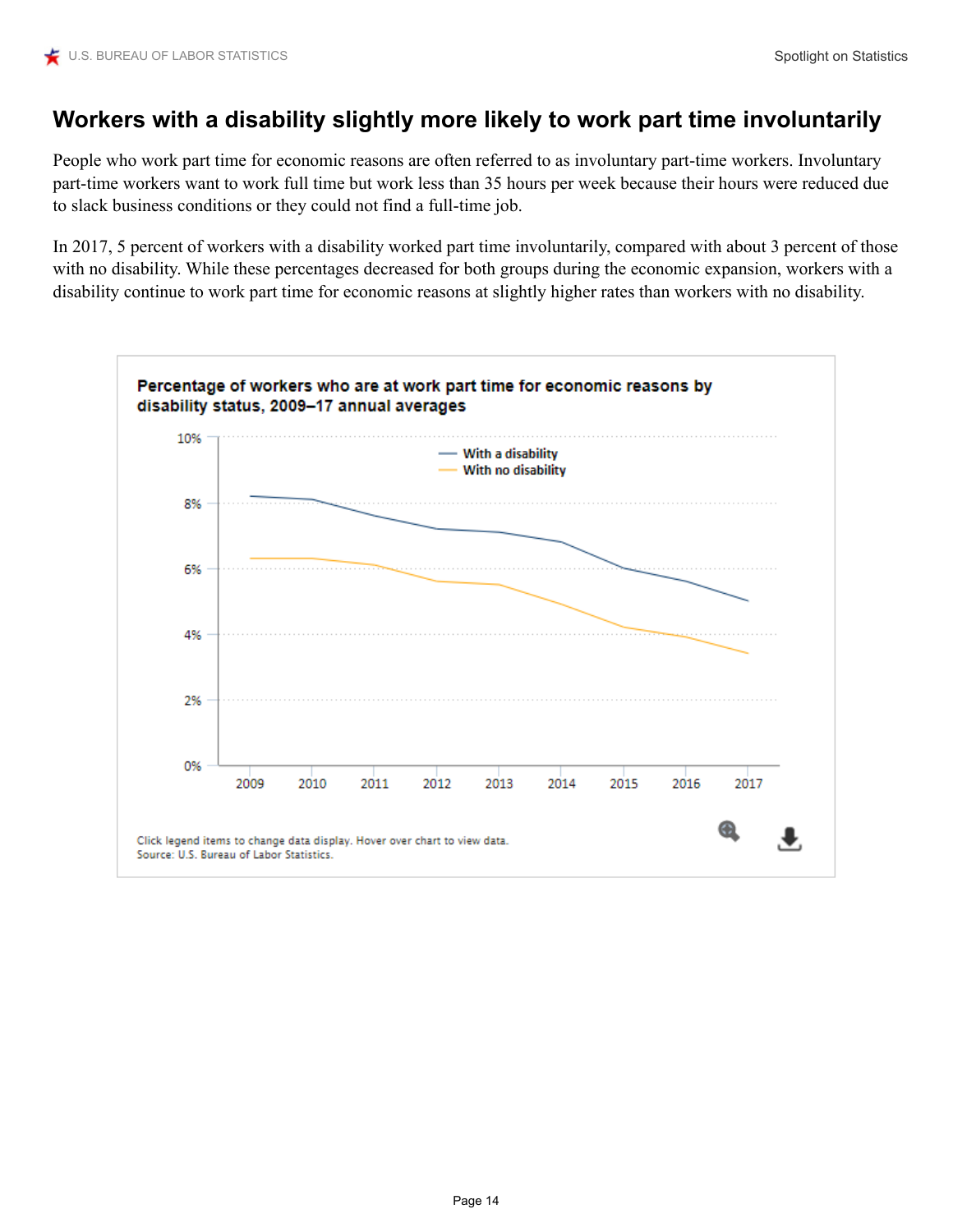#### **Unemployment rate for people with a disability is more than double that of people with no disability**

As the expansion continued in 2017, the unemployment rates for people with a disability and those with no disability declined. However, the unemployment rate for people with a disability was still about twice that of people with no disability in 2017, 9.2 percent compared with 4.2 percent.

Unemployment rates were higher among younger workers regardless of disability status. Among people with a disability in 2017, the unemployment rate for people ages 16 to 64 was 10.0 percent, compared with 5.5 percent for those age 65 and older. Among people with no disability, the unemployment rate was 4.2 percent for those ages 16 to 64 and 3.3 percent for those age 65 and older.

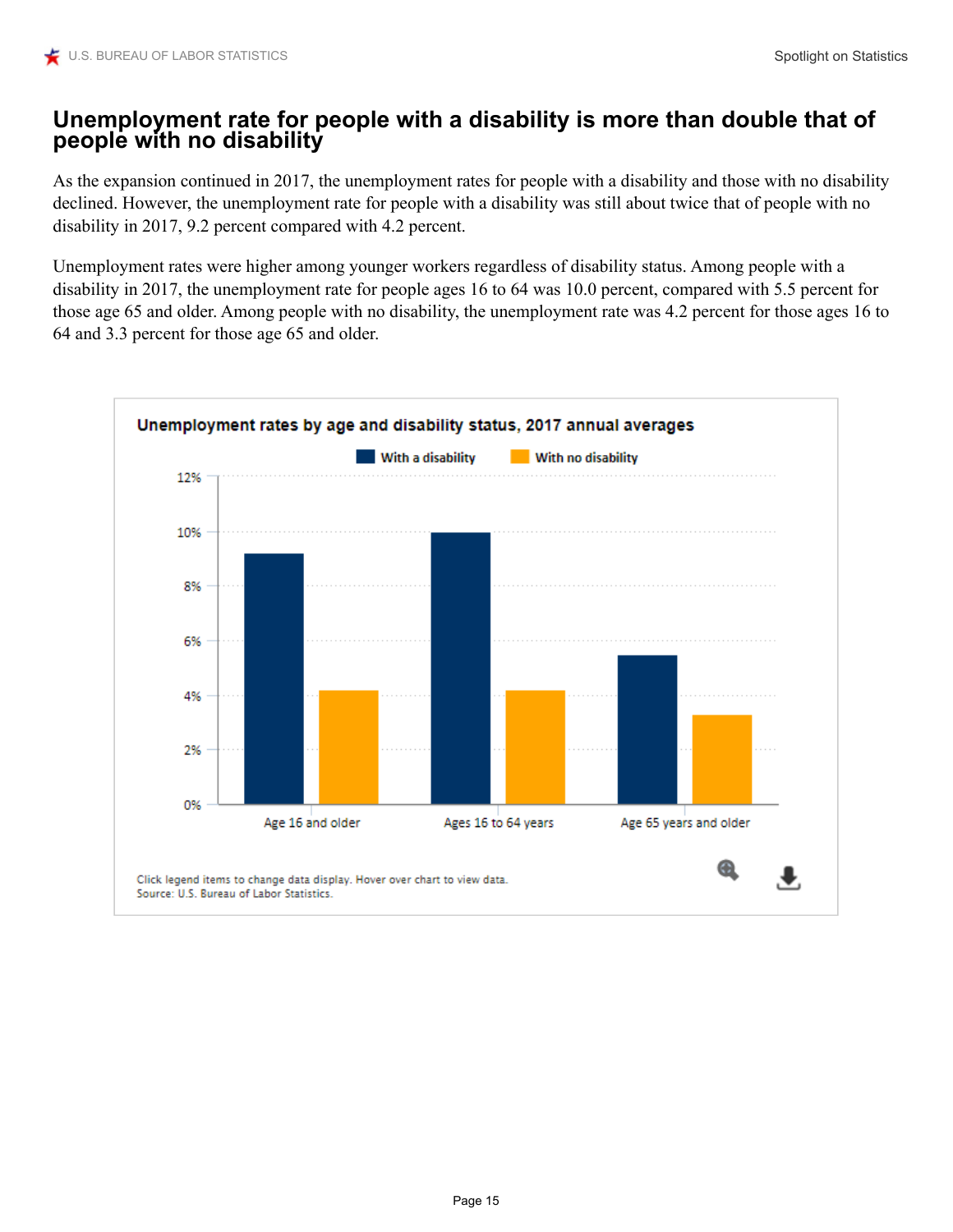### **Unemployed with a disability more likely to be labor force reentrants than people with no disability**

Unemployed people are further classified by what they were doing before they began looking for work. People who were working before they began their job search would fall into either the job losers category or the job leavers category. People who were doing something else before beginning their job search are classified as either new entrants to the labor force looking for their first job or reentrants to the labor force after a period of labor market inactivity.

In 2017, unemployed people with a disability were more likely to be reentrants to the labor force than unemployed people with no disability (37 percent compared with 29 percent). Unemployed people with no disability were more likely to be new entrants to the labor force than those with a disability (10 percent versus 6 percent).

Again, this may reflect the older age profile of people with a disability. Unemployed people age 65 and older were more likely to be reentrants to the labor force than people ages 16 to 64 (36 percent compared with 29 percent in 2017), and they were less likely to be new entrants than their younger counterparts (2 percent compared with 10 percent).

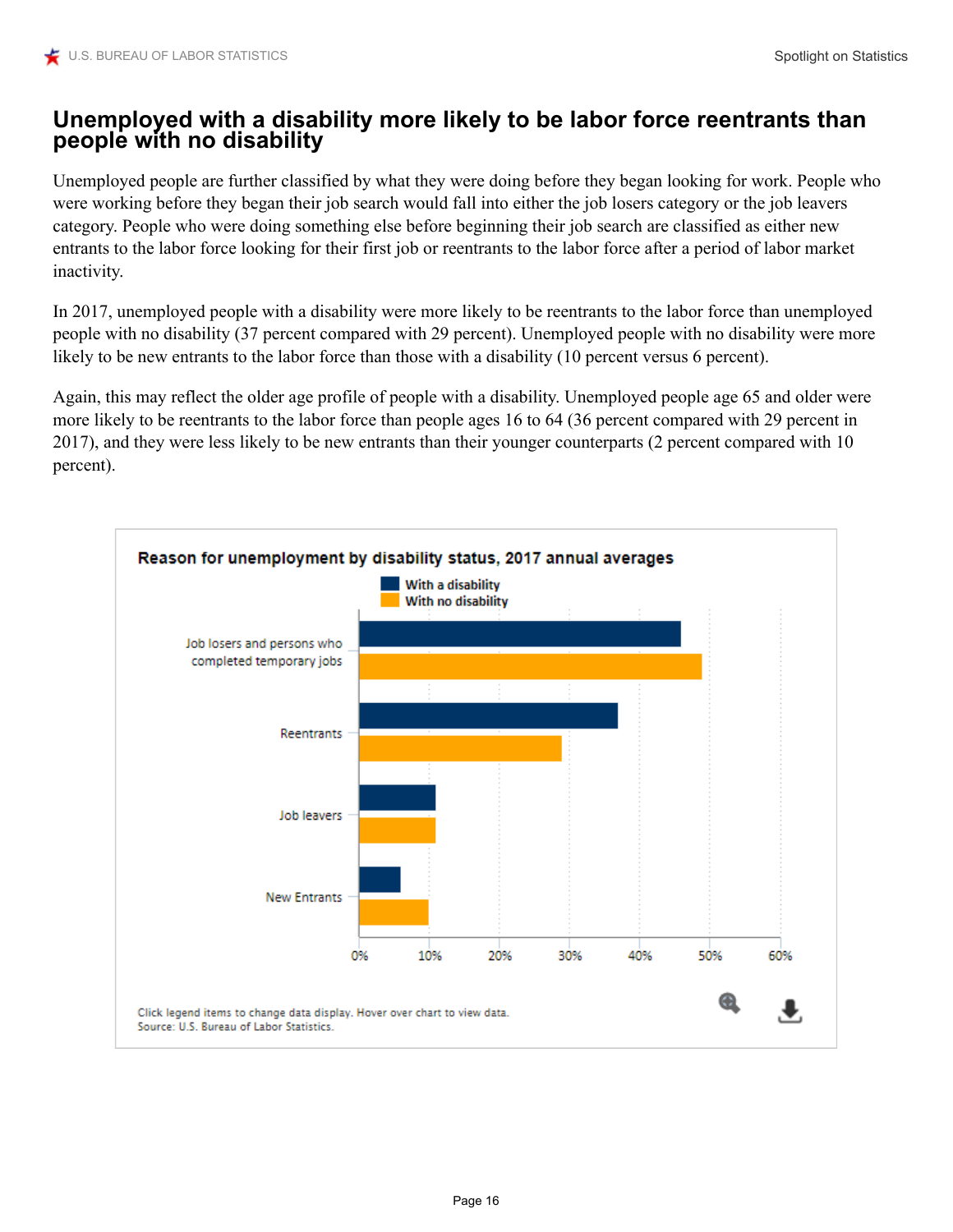### **Regardless of disability status, a small fraction of those not in the labor force want a job**

The majority of people with a disability, or 80 percent, were not in the labor force in 2017, which means they were neither working nor looking for work. The low rate of labor force participation among people with a disability partially reflects their older age profile.

Regardless of disability status, the vast majority of those who are not in the labor force do not want a job. Among people who were not in the labor force, about 3 percent of those with a disability and about 7 percent of those without a disability reported they wanted a job in 2017. These figures were slightly higher for those ages 16 to 64, 4 percent of those with a disability and 10 percent of those with no disability. Among people age 65 and older, only about 2 percent of each group reported that they wanted a job.